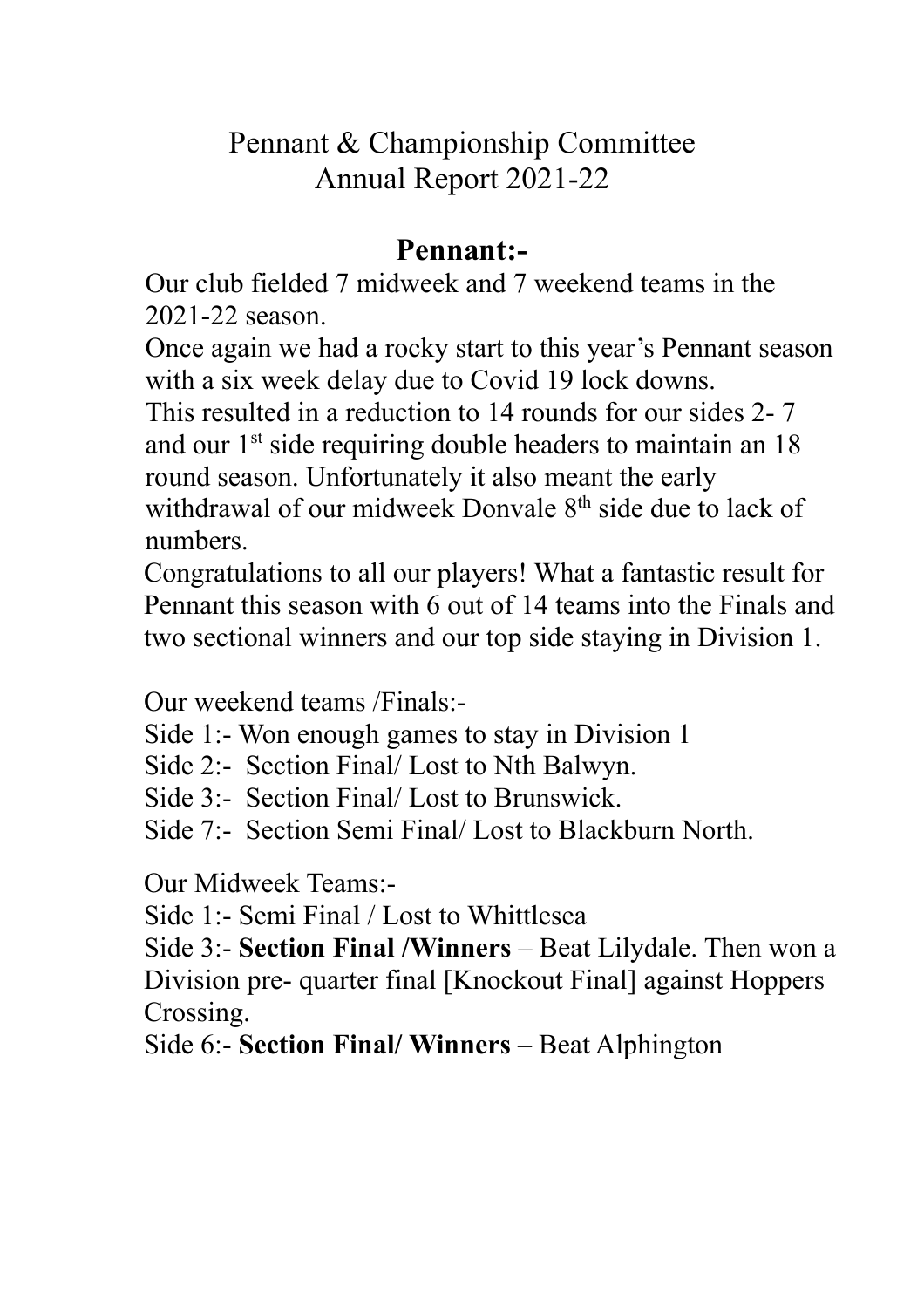| Final Ladder 2021-22 |   |    |                |         |                |                |                     |  |
|----------------------|---|----|----------------|---------|----------------|----------------|---------------------|--|
| Weekend              |   |    |                | Midweek |                |                |                     |  |
| Team                 |   |    | Div Sec Ladder |         |                |                | Team Div Sec Ladder |  |
|                      |   |    |                |         |                |                |                     |  |
|                      |   | 10 |                |         | 2              | $\overline{4}$ |                     |  |
| 3                    |   |    |                |         |                |                |                     |  |
|                      |   |    |                |         | $\overline{4}$ |                |                     |  |
|                      |   |    | h              |         | $\overline{4}$ |                |                     |  |
| 6                    | 6 |    |                |         |                |                |                     |  |
|                      |   |    |                |         |                |                |                     |  |

#### **Night Pennant:-**

We fielded 2 Tuesday night pennant teams this year which was one more than recent years. We mainly made up our teams from lower-level players and are competing against a lot of Division one players and even some Premier League players so we had few winning scores. We did however open the club house and bar for home games and provided supper for all players. The evenings were very enjoyable and we had many visiting players join us for supper so it was a successful season for attendance and socialising after the game.

#### **Recognition of Volunteers**

Running Pennant each year involves a number of volunteers and I would like to thank them all.

**Special thanks** to the Selection Committee who rarely get the praise they deserve in a most difficult job and have taken on both Midweek and Weekend Pennant. They should be proud of the results they have helped achieve this year. Thanks to Ray Bridger, Peter Gillett, Helen Milner, Robyn Walsh & Ian Heap.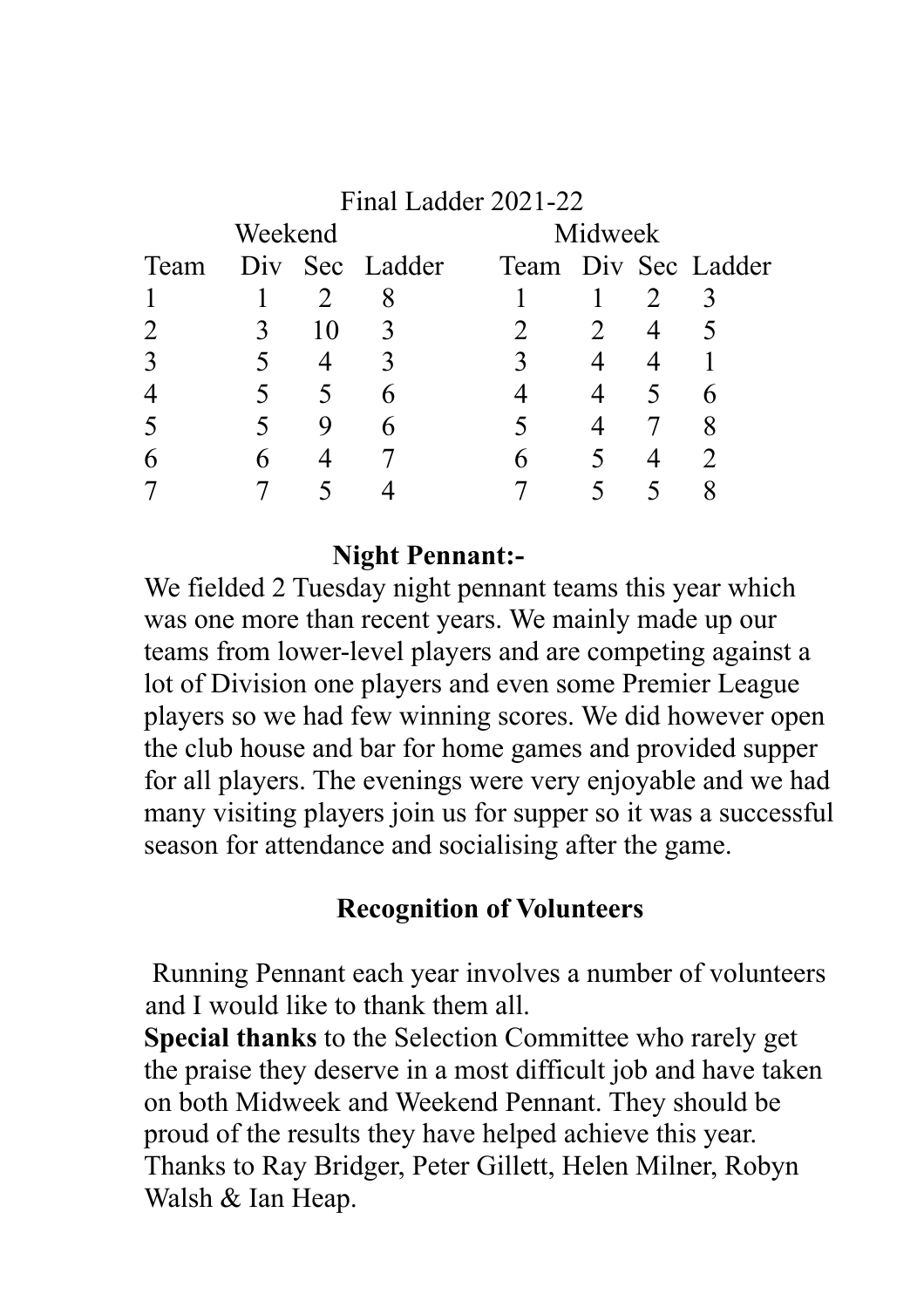**Thank you:-** Mal Shield for running Night Pennant.

:- Ian Bramstedt for your update on the Ladders and Ladder Summaries.

:- Ewan Simpson for the constant Newsflashes and Newsletters.

:- To all our Coaches.

:- Coaching Coodinator: Maurie Vickerman\_

:- To those Committee members of the 'Pennant Bowls & Championship Section'.Rob Fairweather, Jill Simpson, Pat O'Meara, Keith Williams, Richard Cardin and Dale Farmer :- Catering:- Jan Shield .

:- Marilyn Grant with the help of Jill Simpson and others for organising "Food after Pennant".

:- Those on Kitchen Duty and Liz Bill for organising the rosters.

:- Gerry Kearney for his help working out BowlsLink for our Championship and your assistance with Pennant selection statistics.

:- Greens Director: Gary Brady and those members who assisted.

:- Duty Rink: All those pennant players who assisted on Pennant days.

:-Peter Hanslow for his assistance as Covid Marshal :-All Umpires.

## Retiring:-

:I would like to thank Rob Fairweather for his help & contribution over the last couple of years. Rob is stepping down as Vice President this year but assuming he is reelected he will continue as a member of the Pennant Committee.

Sorry I couldn't name everyone and apologise if I've missed anyone.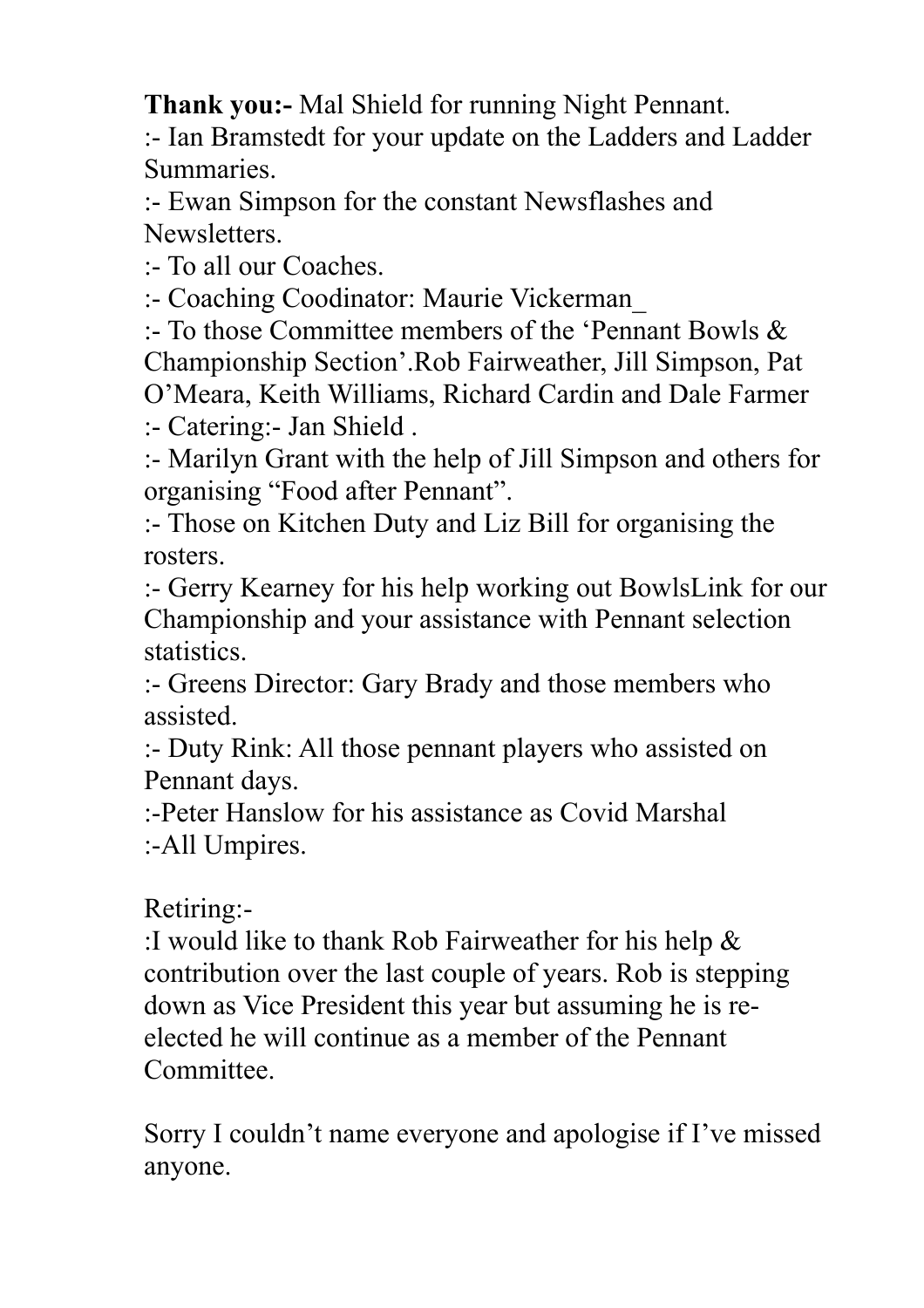# **Championship Match Committee**

The CMC wish to report a busy but very satisfying year. We have managed to complete this year's Championships on time on budget and met Regional deadlines.

This year's Championship was run as a programmed event with fixed dates with consideration given to changes as long as the match was completed prior to the next round and fitted in with Social and Coaching events. This seemed to have worked well.

We held 10 events and have managed to complete 118 matches compared to 105 last year and 174 in the year before- a non Covid year.

The number of games played each week to complete the Championship has been difficult for a lot of players and I thank those players that persevered.

It would have been especially difficult for those in our top side with Pennant Double Headers on Saturday & Sunday and Championships being scheduled on Friday and Monday which, if it hadn't been changed, would have meant playing 5 days in a row for some players. We recommend that Championship Matches should not be scheduled/attached to those weekends.

Next season we are anticipating having more time to spread those matches out with possibly three weeks instead of two weeks to complete each event.

This year's introduction to BowlsLink for more than half the season, has generally been a success. The start was delayed due to some inflexibility in the system. The advantages being able to link it to our web site without members having to log into BowlsLink itself to check times and results of matches has been a great success. For those entering the results into BowlsLink it can be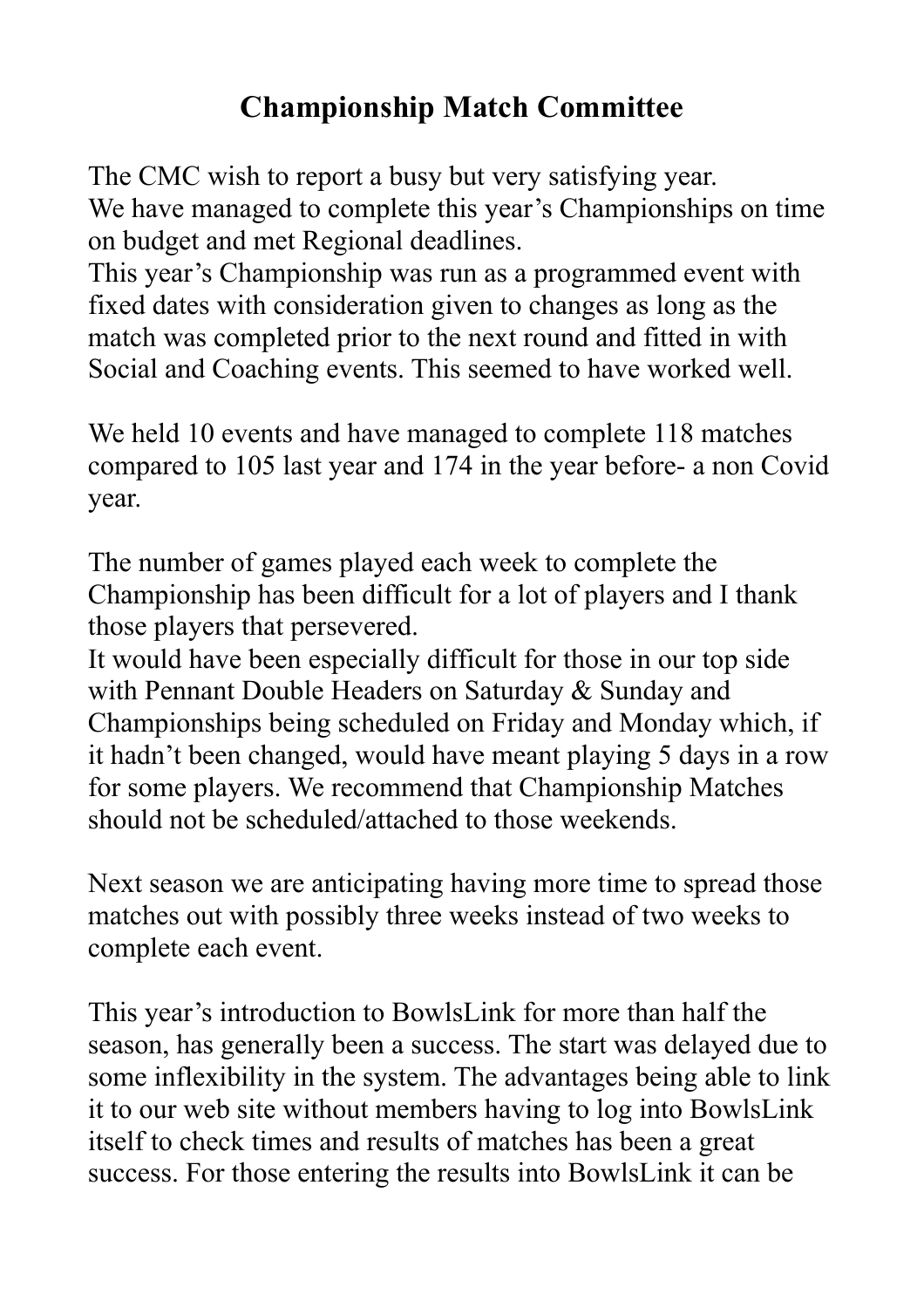done immediately after the completion of the match and be on our website for all to see.

Unfortunately BowlsLink doesn't allow for markers to be entered at this stage so it still has to be placed on the noticeboard along with a copy of the draw for those still unable to check online.

#### Yarra Region:-

While we had a number of members enter this year's Regional Championships I would like to make a special mention to Scott Rees, our Club Singles Champion, who made it through to the Semi Finals in a great match only going down by one shot. Well done Scott!

#### **Presentation Night:-**

Seventy nine people attended Presentation Night which I believe was a successful and enjoyable night. Having a Spit Roast with pre-dinner drinks in our new alfresco area was an example of how useful this new outdoor area has become.

We had a number of guests including our sponsors from Parkes Property- Linda Linmeiers who presented three hampers to Club members for their contribution to the Club this year- Jan Shield, Jan Meehan and Graeme Morrison, Bendigo Bank- Diedre & Marcello Diamante, Local Member Ryan Smith who gave a brief presentation. Foundation Members:- Fred Davenport, Noel VanDenBerg.

The winners of the 10 events were recognised and those who attended were presented with their Trophies.

Women's

|         | Singles – Winner- Fay Giules                             | R/U- Teresa Bowden |
|---------|----------------------------------------------------------|--------------------|
| Pairs - | Winners- Jules White / R/U- Pat O'Meara /<br>Jo Robotham | Jill Wyllie        |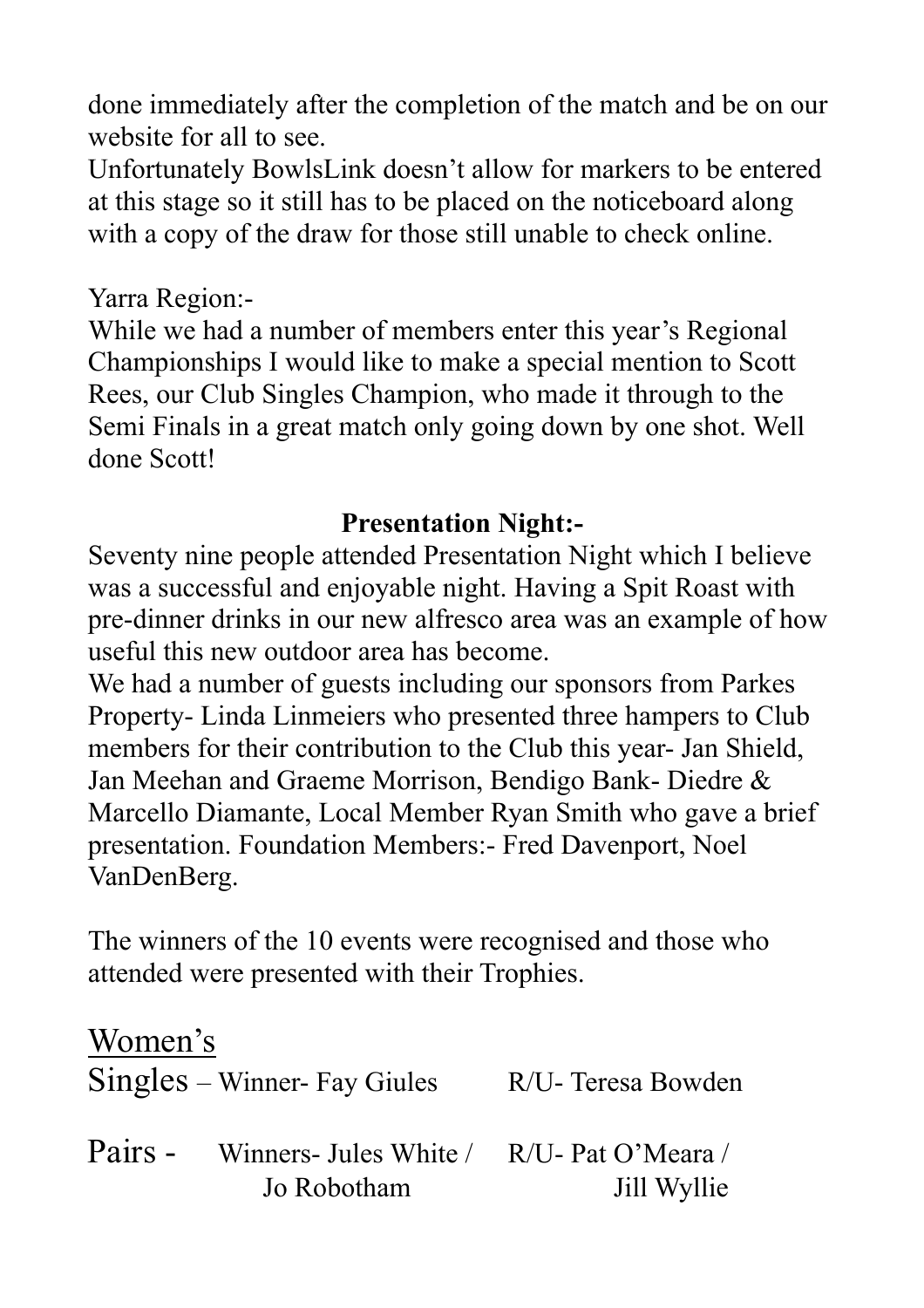|                                                                                                              | Minor- Winners- Robyn Walsh R/U- Bella Pearse                                                                                                                                           |                                                          |  |  |  |  |
|--------------------------------------------------------------------------------------------------------------|-----------------------------------------------------------------------------------------------------------------------------------------------------------------------------------------|----------------------------------------------------------|--|--|--|--|
|                                                                                                              | 100 Up Winner- Liz Bill                                                                                                                                                                 | R/U- Jan Meehan                                          |  |  |  |  |
| Men's                                                                                                        | $Singles$ Winner – Scott Rees                                                                                                                                                           | R/U- Jeff Grant                                          |  |  |  |  |
|                                                                                                              | Pairs- Winners- Gerhard Blum / R/U -John Poulton                                                                                                                                        | Ian Bramstedt Dennis Johnson                             |  |  |  |  |
| Men's                                                                                                        | Minors Winner- Gary Brady                                                                                                                                                               | R/U- Malcolm Shield                                      |  |  |  |  |
|                                                                                                              | $100$ Up-Winner-Ron Pretto                                                                                                                                                              | R/U- Richard Davis                                       |  |  |  |  |
| <b>Open Mixed Pairs</b><br>Winners- Warren Strybosch / R/U- Barry Wilkins /<br>Teresa Bowden Leanne Sullivan |                                                                                                                                                                                         |                                                          |  |  |  |  |
| <b>Open Triples</b>                                                                                          | Winners – Lindsay Ridgwell<br><b>Barry Wilkins</b><br><b>Jeff Grant</b>                                                                                                                 | R/U- Ian Bramstedt<br>Geoff Smith<br><b>Gerhard Blum</b> |  |  |  |  |
|                                                                                                              | <u>Bill and Sheilah Scull - Perpetual Trophy</u><br>Donvale Women's Club Champion- Fay Giules 2021-22<br><b>Coja Perpetual Trophy</b><br>Donvale Men's Club Champion Scott Rees 2021-22 |                                                          |  |  |  |  |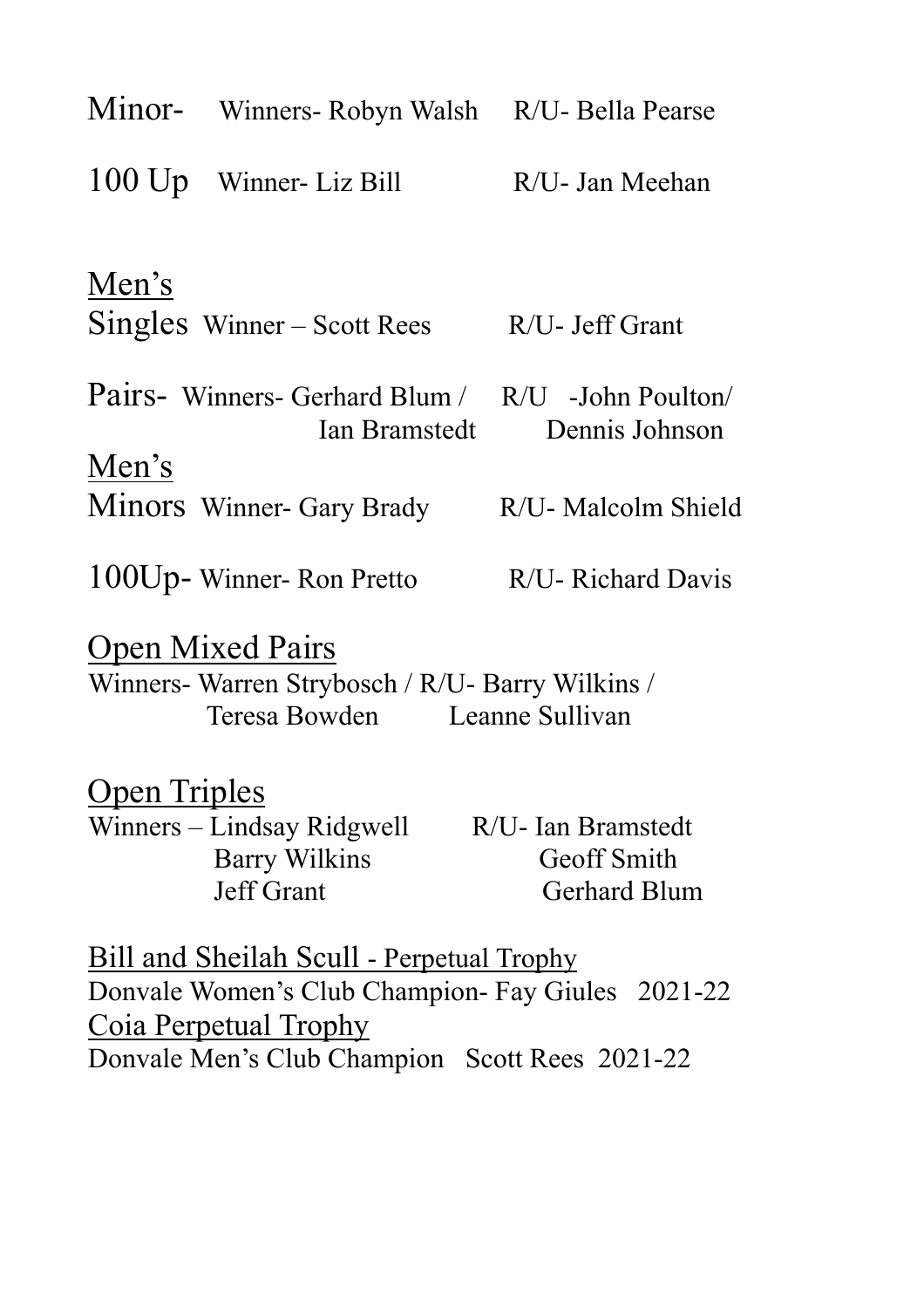# Performance Awards:

Our Selection Committee made deserving choices for the following winners which were announced and presented on the night.

Margaret Pepper Shield Midweek Most Valuable Player:- **Ron Pretto**

John Pepper Shield Weekend Pennant Most Valuable Player:- **Dennis Johnson**

Jim Gibson Shield Midweek Pennant Most Improved Player:- **Lynne Breadmore**

Jim Gibson Shield Weekend Pennant Most Improved player:- **Gary Brady**

Thank you to the Committee members for their support this year. I would especially like to thank Liz Bill for organising Presentation Night and Rob Fairweather for his help as MC for the evening. Thank you Robyn Ham, Liz Bill and Richard Davis for your support & assistance throughout the season. Richard is retiring from the CMC and I thank him for his contribution over a number of years.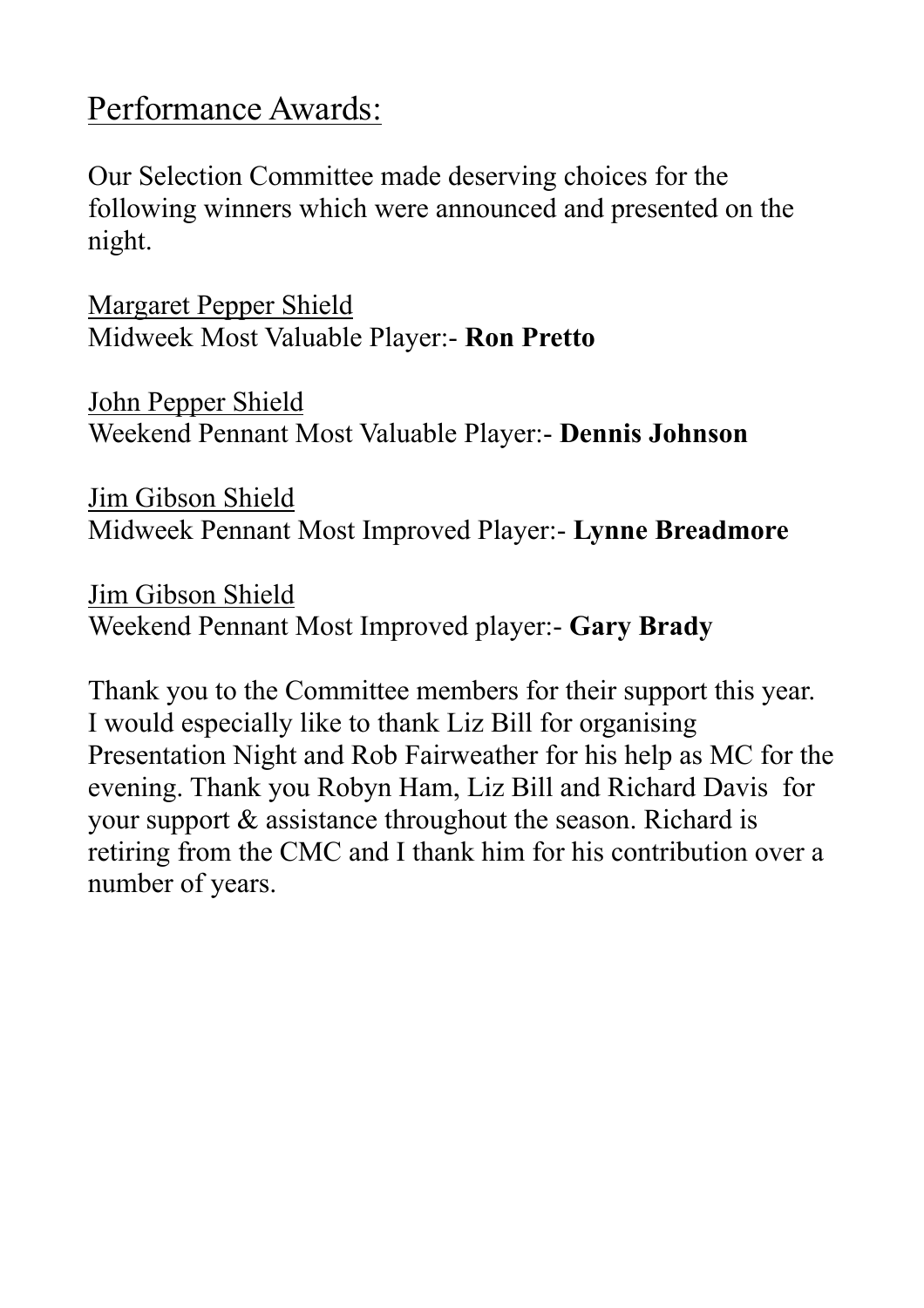## Club Coaching

The past season has seen our Coaching Program continue to play a significant role in the success of our Pennant season and I thank all coaches. Our Senior coach Scott Rees & Barry Ferguson, Sheldon Lipschitz, Pat O'Meara, Bernie Henderson, Brian Dunn, Maurie Vickerman and let's not forget the continued work that Barry & Julie Wilkins do with U3a.

A Sub Committee has been formed and chaired by Jeff Grant to review last season & put forward a Coaching program for 2022- 23. Jeff has also agreed to take on the role as Coaching Coordinator for next season.

While not finalised yet it is hoped we can continue with a similar program to last season with some improvements and additions:- 1: The Introduction of a Development Squad – comprising selected members who are considered to have great potential for moving up into higher sides.

2: One on one coaching on request or recommendation.

### **Selectors:-**

It's been a difficult year for Selectors with players unavailable for Pennant for a number of reasons [including Covid isolations].

This year our Selectors have introduced the 'S' marking system for short bowls and while not popular with all members has been a useful tool in assessing players performance.

#### Commitments for the 2022-23 season:-

Player Pennant commitments for next season have been called for however responses are still awaited from a number of members. It is important to have all entries in as soon as possible as we need to advise Bowls Victoria of the number of sides we will be entering before the new season draw is announced. Overstating or